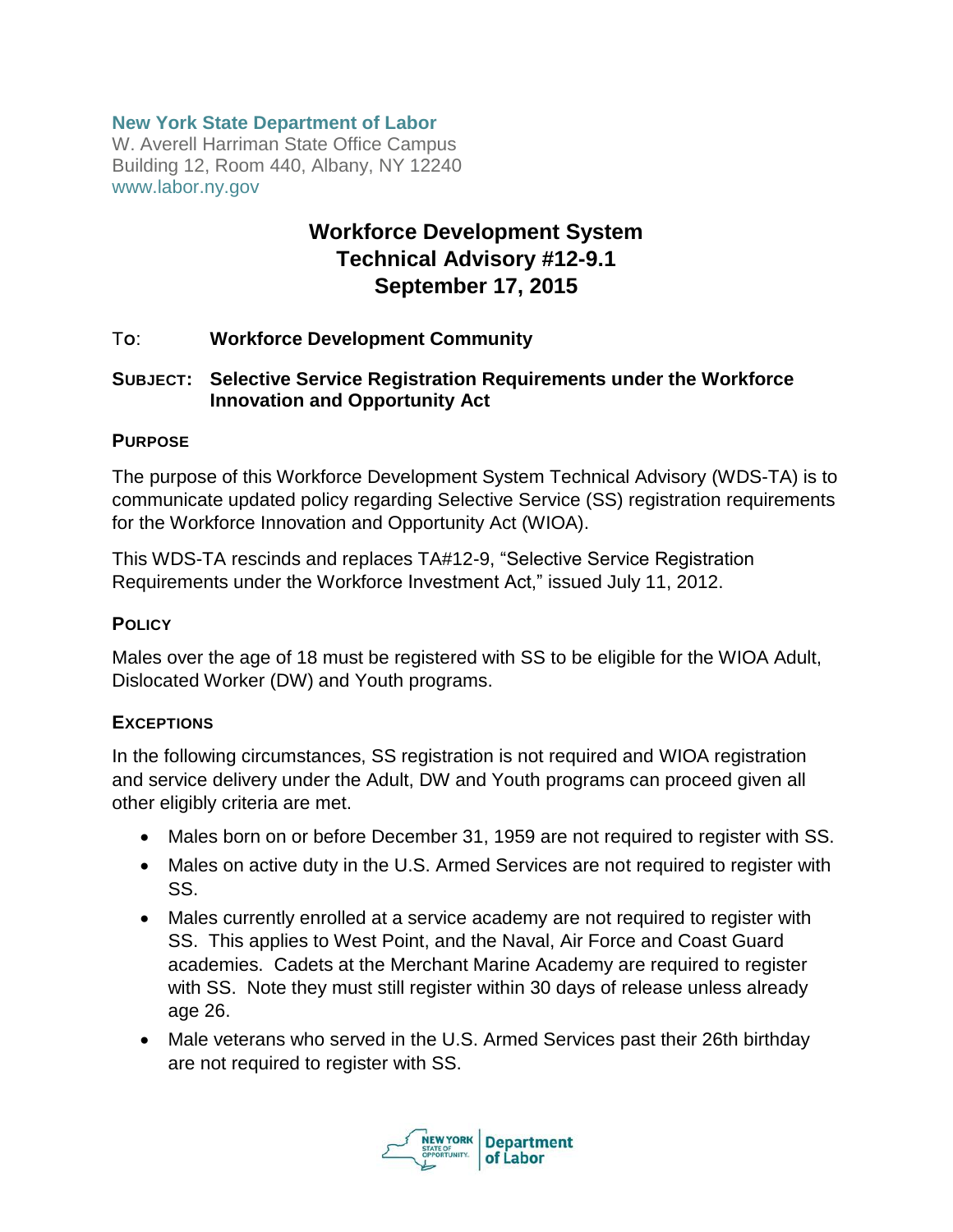- Males age 26 or older who are not but should be registered with SS for whom it has been determined that their failure to register was not knowing or willful.
- Individuals who are born female and have a sex change are not required to register with SS.

## **ADDITIONAL INFORMATION**

In accordance with United States Department of Labor/Employment and Training Authority (USDOL/ETA) policy, the New York State Department of Labor (NYSDOL) implements a three prong approach to verifying SS registration for males over the age of 18 being enrolled into the WIOA Adult, DW and Youth programs.

1. For males born on or before December 31, 1959; those on active duty or enrolled at a service academy (Cadets at the Merchant Marine Academy must register); individuals born female and have a sex change and veterans who served past their 26th birthday, SS registration is not required. Proceed with WIOA enrollment and service delivery.

Note that a current military ID card or DD-214 should be used to verify exemption from SS based on military service.

- 2. For males 18 years of age or older who were born after December 31, 1959 whose SS registration can be verified via the SS online look up, proceed with WIOA enrollment and service delivery.
- 3. For males 18 years of age or older who were born after December 31, 1959 whose SS registration cannot be verified via the SS online look up, local staff must take action. This action falls into three categories:
	- a. If the male is registered with SS, local staff must verify their registration via another means. Approved source documents, as defined by USDOL/ETA include:
		- i. Selective Service Acknowledgement Letter;
		- ii. Form DD-214 "Report of Separation";
		- iii. Selective Service Registration Card;
		- iv. Selective Service Verification Form (Form 3A); and/or
		- v. Stamped Post Office Receipt of Registration.
	- b. If the male is not registered but is between the ages of 18 and 26, inform the individual that he must register with SS before WIOA services can be provided. Once he has registered with SS, proceed with WIOA enrollment and service delivery. Note that Wagner-Peyser (W/P) funded services can be provided.

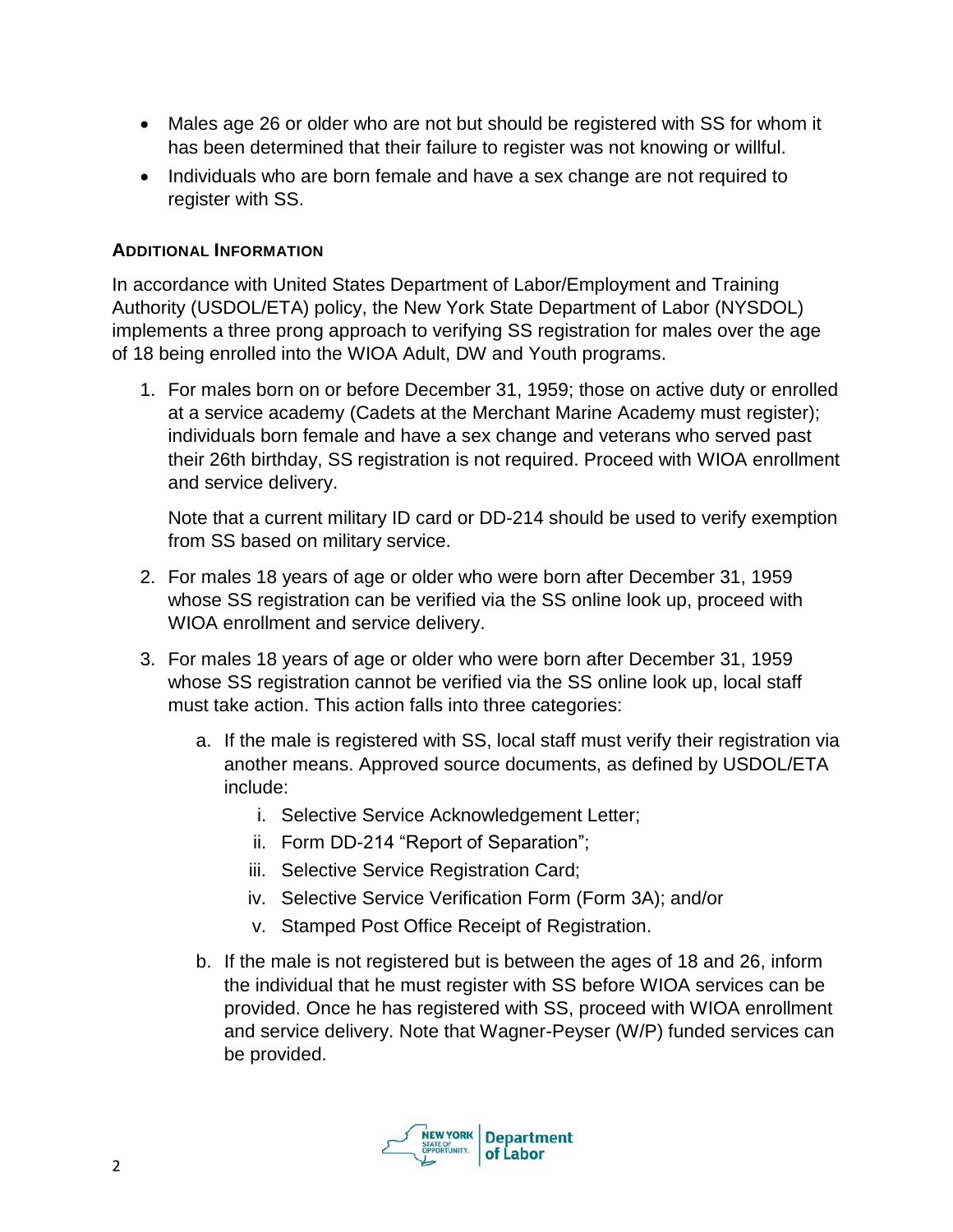c. If the male is not registered and is age 26 or older, local staff must determine that failure to register with SS was not knowing and willful. Note that W/P funded services can be provided.

There are two ways to determine if a failure to register was knowing and willful.

1. Request a Status Information Letter from the potential participant. An individual can request a Status Information Letter from SS if he believes he was not required to register or did register but cannot provide any of the documentation listed above. The form required to request the Status Information Letter and instructions to complete the form can be found online at [https://www.sss.gov/Portals/0/PDFs/Status.pdf\)](https://www.sss.gov/Portals/0/PDFs/Status.pdf).

Note that if the Status Information Letter indicates that the individual was required to and did not register, he is presumed to be disqualified from the participation in WIOA until it can be determined that his failure to register was not knowing and willful. W/P funded services can be provided.

2. Initiate the process to determine if failure to register was knowing and willful without first requesting a Status Information Letter. This option may be preferable for entities that have time limits for enrolling participants.

If the individual was required but failed to register with SS, as determined by the Status Information letter or by his own admission, he must present evidence to show that his failure was not knowing or willful. He should be encouraged to provide as much evidence as possible, which can include (but is not limited to):

- Evidence that he served honorably in the U.S. Armed Forces, such as a DD-214 or his Honorable Discharge Certificate. Such documents are considered sufficient evidence that his failure to register was not knowing or willful. DD-214's are now available at [http://www.archives.gov/veterans/military](http://www.archives.gov/veterans/military-servicerecords/index.html)[servicerecords/index.html.](http://www.archives.gov/veterans/military-servicerecords/index.html)
- Affidavits from parents, teachers, employers, doctors, etc. concerning reasons for not registering.

Once all evidence has been presented, local staff must make a determination regarding the applicant's failure to register. Helpful questions to consider when making this determination include:

- Was the individual aware of the requirement to register?
- If the individual knew about the requirement to register, was he misinformed about the applicability of the requirement to him (e.g., veterans who were discharged before their 26th birthday were occasionally told they did not need to register)?
- On which date did the individual first learn that he was required to register?